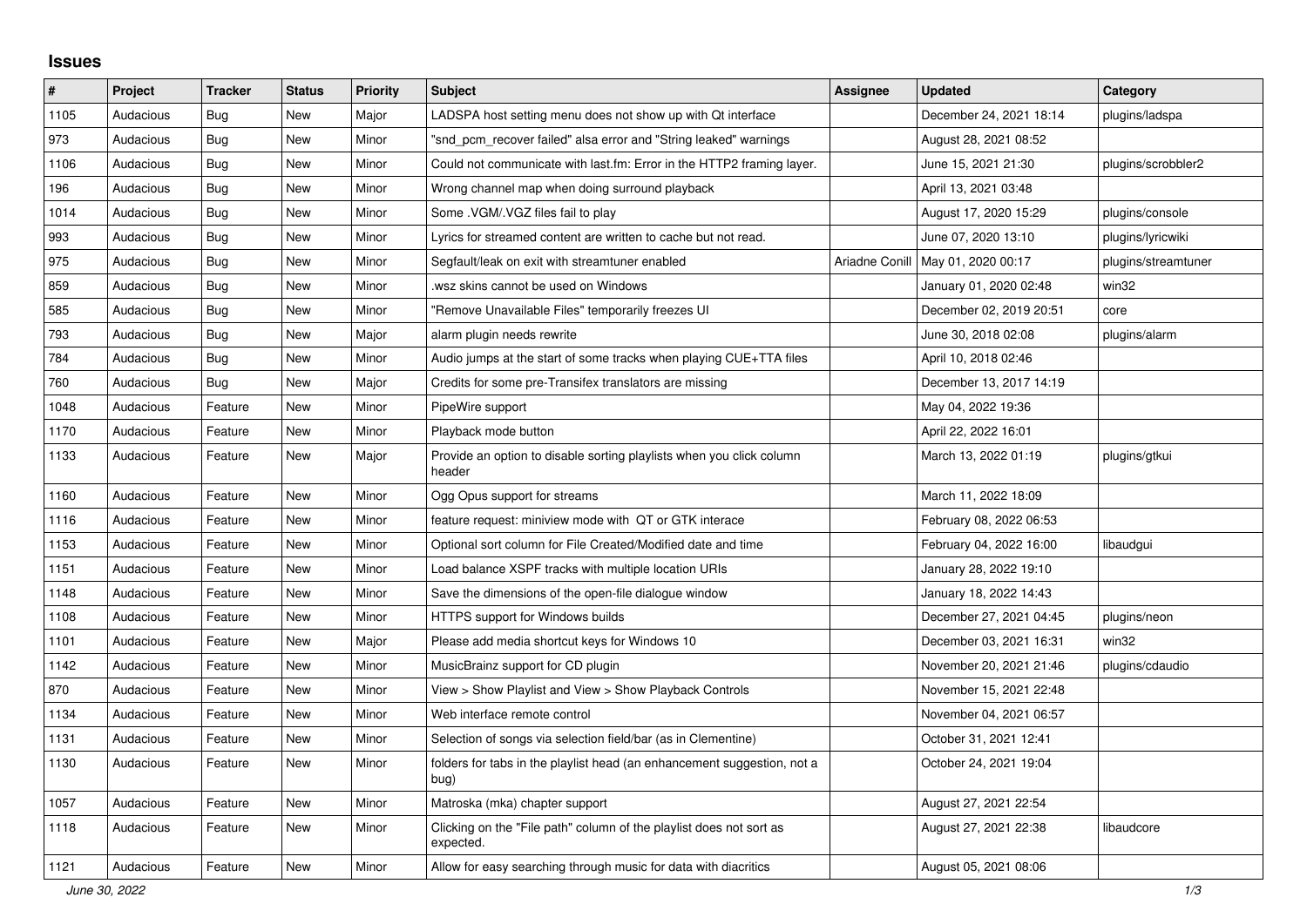| $\pmb{\#}$ | Project   | <b>Tracker</b> | <b>Status</b> | <b>Priority</b> | <b>Subject</b>                                                                                      | <b>Assignee</b> | <b>Updated</b>          | Category                 |
|------------|-----------|----------------|---------------|-----------------|-----------------------------------------------------------------------------------------------------|-----------------|-------------------------|--------------------------|
| 1119       | Audacious | Feature        | New           | Minor           | ADD ability to silence internet radio timeout Error dialog popup                                    |                 | July 31, 2021 18:36     |                          |
| 873        | Audacious | Feature        | New           | Minor           | Optionally make "previous track" restart current track                                              |                 | June 08, 2021 22:55     |                          |
| 998        | Audacious | Feature        | New           | Trivial         | aacgain in aac / r128 in opus                                                                       |                 | June 01, 2021 10:44     |                          |
| 1093       | Audacious | Feature        | New           | Minor           | Make the Song Dialog (Qt) window wider by default                                                   |                 | May 17, 2021 15:36      |                          |
| 1097       | Audacious | Feature        | New           | Minor           | Replace the volume button with a horizontal scale                                                   |                 | May 17, 2021 00:21      |                          |
| 1098       | Audacious | Feature        | New           | Minor           | Hide empty Services playlist sub-menu                                                               |                 | May 10, 2021 09:25      | libaudgui                |
| 1096       | Audacious | Feature        | New           | Minor           | Calculate and show selection stats in the status bar                                                |                 | May 10, 2021 03:06      |                          |
| 1099       | Audacious | Feature        | New           | Minor           | Per-track ReplayGain shouldn't be enabled by default                                                |                 | May 09, 2021 13:41      |                          |
| 1095       | Audacious | Feature        | New           | Minor           | Ctrl $+$ Z / R to undo / redo changes to playlist                                                   |                 | May 07, 2021 18:42      |                          |
| 1092       | Audacious | Feature        | New           | Minor           | Reread metadata on play option                                                                      |                 | April 30, 2021 03:35    |                          |
| 1091       | Audacious | Feature        | New           | Minor           | Built-in lyrics support                                                                             |                 | April 28, 2021 18:24    |                          |
| 1088       | Audacious | Feature        | New           | Minor           | plugin: status icon: ADD option to select tray mouse Middle Click action                            |                 | April 11, 2021 12:05    | plugins/statusicon       |
| 883        | Audacious | Feature        | New           | Minor           | Consider adding USF plugin                                                                          |                 | April 07, 2021 01:00    |                          |
| 882        | Audacious | Feature        | New           | Minor           | Consider adding vgmstream plugin                                                                    |                 | April 07, 2021 00:47    |                          |
| 1071       | Audacious | Feature        | New           | Minor           | Linkage could be improved for packagers.                                                            |                 | March 31, 2021 00:32    |                          |
| 1082       | Audacious | Feature        | New           | Minor           | File writer option to pad track numbers with leading zeros                                          |                 | March 31, 2021 00:15    | plugins/filewriter       |
| 1076       | Audacious | Feature        | New           | Minor           | Adjustable background and fonts colors and fonts size in<br>playlist---zoomable playlist            | Tom Hammer      | March 09, 2021 00:38    | plugins/playlist-manager |
| 1072       | Audacious | Feature        | New           | Minor           | QT AOSD plugin                                                                                      |                 | February 17, 2021 21:18 | plugins/aosd             |
| 51         | Audacious | Feature        | New           | Minor           | Option to inhibit suspend                                                                           |                 | February 13, 2021 09:23 |                          |
| 1067       | Audacious | Feature        | New           | Minor           | Equalizer adjustments are coarse.                                                                   |                 | February 11, 2021 10:09 |                          |
| 1066       | Audacious | Feature        | New           | Minor           | Allow Equalizer window to be resized.                                                               |                 | February 11, 2021 10:05 |                          |
| 1058       | Audacious | Feature        | New           | Minor           | Allow changing the language/locale in settings                                                      |                 | January 30, 2021 18:11  |                          |
| 956        | Audacious | Feature        | New           | Minor           | Stream to chromecast                                                                                |                 | January 11, 2021 01:19  |                          |
| 786        | Audacious | Feature        | New           | Minor           | Port global hotkeys plugin to Windows                                                               |                 | January 04, 2021 21:52  | plugins/hotkey           |
| 1047       | Audacious | Feature        | New           | Minor           | Stop playing after any chosen track                                                                 |                 | December 29, 2020 01:23 |                          |
| 1046       | Audacious | Feature        | New           | Minor           | Add all id3v2 frames in the settings of Playlist available columns                                  |                 | December 28, 2020 21:14 | plugins/gtkui            |
| 1017       | Audacious | Feature        | New           | Minor           | QT Global Hotkeys rework proposal and cross-platform support                                        | Domen Mori      | December 07, 2020 04:22 | plugins/hotkey           |
| 1013       | Audacious | Feature        | New           | Minor           | Request re Album Art using music file metatag                                                       |                 | August 03, 2020 22:48   |                          |
| 1011       | Audacious | Feature        | New           | Minor           | Visible separator of folders in the playlist                                                        |                 | July 18, 2020 16:10     |                          |
| 996        | Audacious | Feature        | New           | Minor           | Refine playlists when searching (search all playlists)                                              |                 | June 16, 2020 09:58     |                          |
| 995        | Audacious | Feature        | New           | Minor           | Add star rating to songs                                                                            |                 | June 16, 2020 09:56     |                          |
| 969        | Audacious | Feature        | New           | Minor           | streamtuner plugin: Please add column-sortability, or at least sort<br>alphabetically by 1st column |                 | June 16, 2020 09:54     | plugins/streamtuner      |